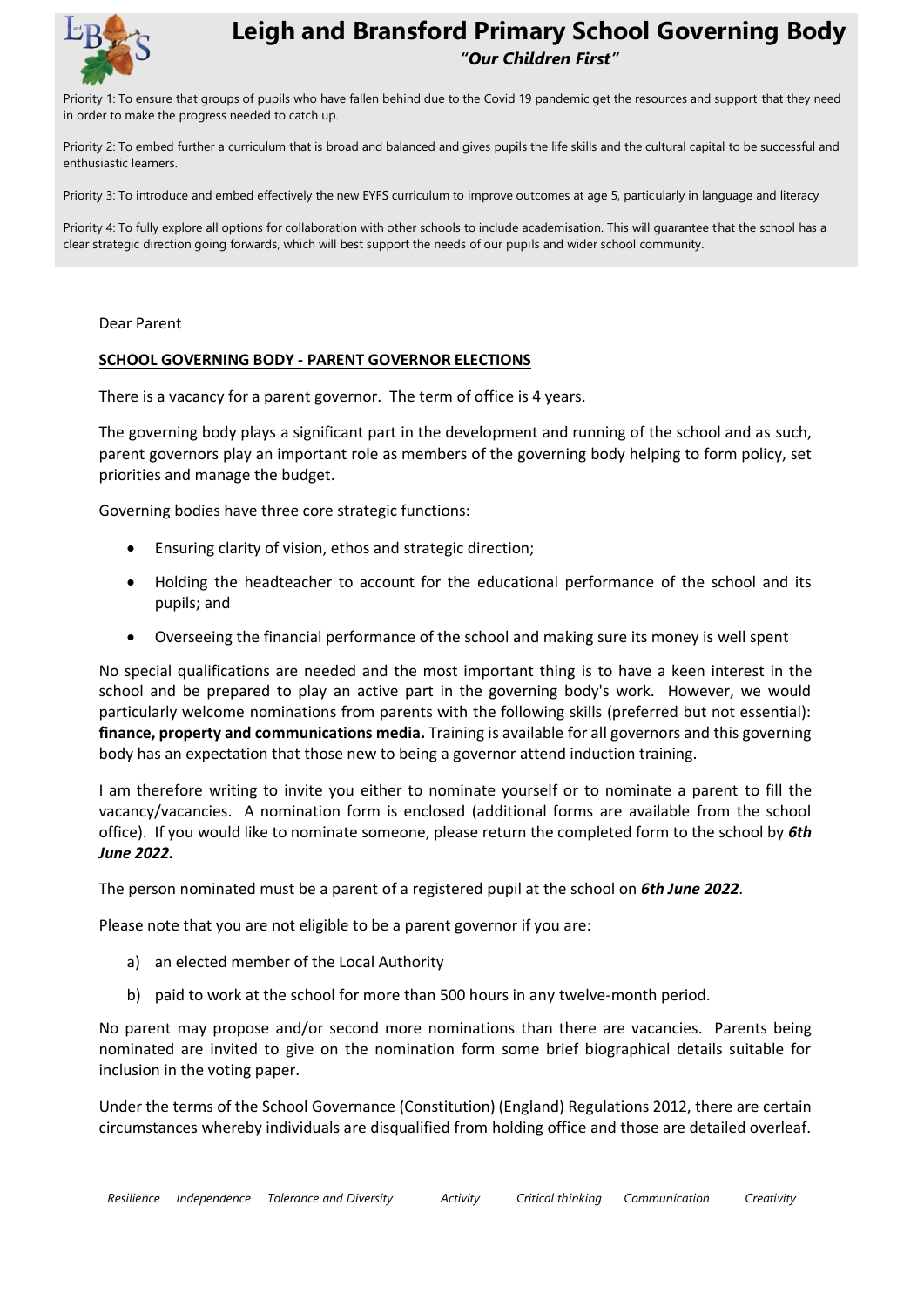

Priority 1: To ensure that groups of pupils who have fallen behind due to the Covid 19 pandemic get the resources and support that they need in order to make the progress needed to catch up.

Priority 2: To embed further a curriculum that is broad and balanced and gives pupils the life skills and the cultural capital to be successful and enthusiastic learners.

Priority 3: To introduce and embed effectively the new EYFS curriculum to improve outcomes at age 5, particularly in language and literacy

Priority 4: To fully explore all options for collaboration with other schools to include academisation. This will guarantee that the school has a clear strategic direction going forwards, which will best support the needs of our pupils and wider school community.

If the number of nominations received is the same as, or fewer than, the number of vacancies to be filled then those nominated will be elected unopposed. If all the vacancies are not filled in this way the governing body will have the opportunity to appoint parent governors to the vacancy/vacancies.

If there are more nominations than vacancies the election will be by ballot. If that is necessary voting papers will be sent to you together with details about the ballot procedure.

Please note there is a commitment to attend 6 2-hour full governing board meetings a year and to become a member of either the Finance & Assets committee or Curriculum committee. Both these committees meet 6 times a year. The meetings require pre-reading and questions to be prepared in advance of any meeting. Also, governors are required to take part in a series of governor visits to the school.

If anyone wishes to have a chat with the Chair or ask any questions, please feel free to contact Sheila Marshall (e-mail: SM@leighbransford.worcs.sch.uk) or Sarah Phillips (e-mail: SP@leighbransford.worcs.sch.uk).

Yours sincerely,

J Morgan

(Clerk to the Governors)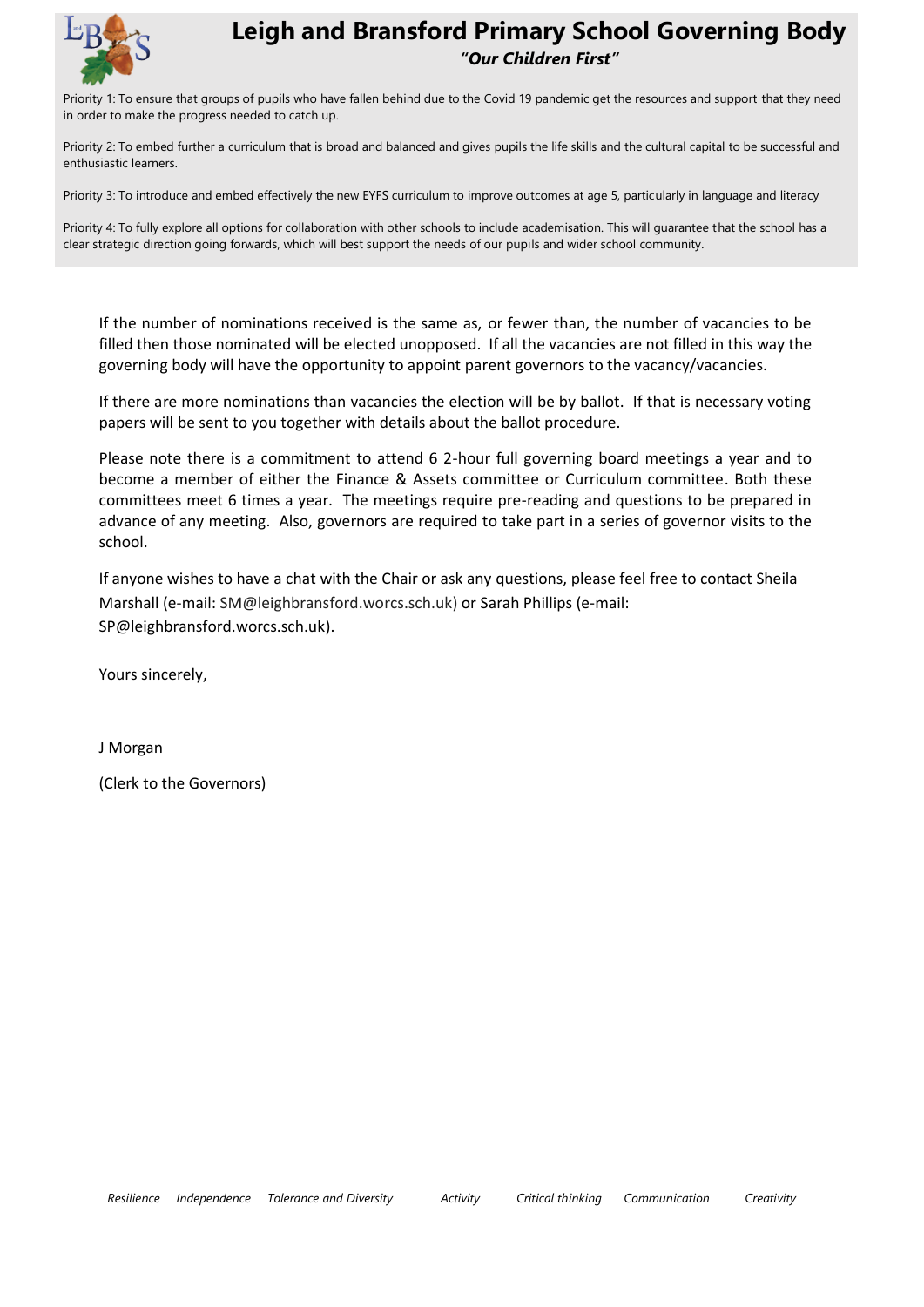

Priority 1: To ensure that groups of pupils who have fallen behind due to the Covid 19 pandemic get the resources and support that they need in order to make the progress needed to catch up.

Priority 2: To embed further a curriculum that is broad and balanced and gives pupils the life skills and the cultural capital to be successful and enthusiastic learners.

Priority 3: To introduce and embed effectively the new EYFS curriculum to improve outcomes at age 5, particularly in language and literacy

Priority 4: To fully explore all options for collaboration with other schools to include academisation. This will guarantee that the school has a clear strategic direction going forwards, which will best support the needs of our pupils and wider school community.

### **Under the terms of the School Governance (Constitution) (England) Regulations 2012:**

A person is disqualified from being a governor of a particular school if they have failed to attend the meetings of the governing body of that school for a continuous period of six months, beginning with the date of the first meeting they failed to attend, without the consent of the governing body. This does not apply to the headteacher or to foundation governors appointed by virtue of their office.

A foundation, local authority, co-opted or partnership governor at the school who is disqualified for failing to attend meetings is only disqualified from being a governor of any category at the school during the twelve-month period starting on the date on which they were disqualified.

A person is disqualified from holding or continuing to hold office as a governor of a school if, in summary, that person:

- is the subject of a bankruptcy restrictions order; an interim bankruptcy restrictions order; debt relief restrictions order; an interim debt relief restrictions order; or their estate has been sequestrated and the sequestration has not been discharged, annulled or reduced;
- is subject to a disqualification order or disqualification undertaking under the Company Directors Disqualification Act 1986; a disqualification order under the Companies (Northern Ireland) Order 2002; a disqualification undertaking accepted under the Company Directors Disqualification (Northern Ireland) Order 2002; or an order made under section 429(2)(b) of the Insolvency Act 1986 (failure to pay under county court administration order)
- has been removed from the office of trustee for a charity by an order made by the Charity Commission or Commissioners or High Court on grounds of any misconduct or mismanagement in the administration of the charity, or under section 34 of the Charities and Trustee Investment (Scotland) Act 2005 from being concerned in the management or control of any body.
- has been removed from office as an elected governor within the last five years.
- is included in the list of people considered by the Secretary of State as unsuitable to work with children or young people
- is barred from any regulated activity relating to children
- is subject to a direction of the Secretary of State under section 142 of the Education Act 2002 or section 128 of the Education and Skills Act 2008
- is disqualified from working with children or from registering for child-minding or providing day care
- is disqualified from being an independent school proprietor, teacher or employee by the Secretary of State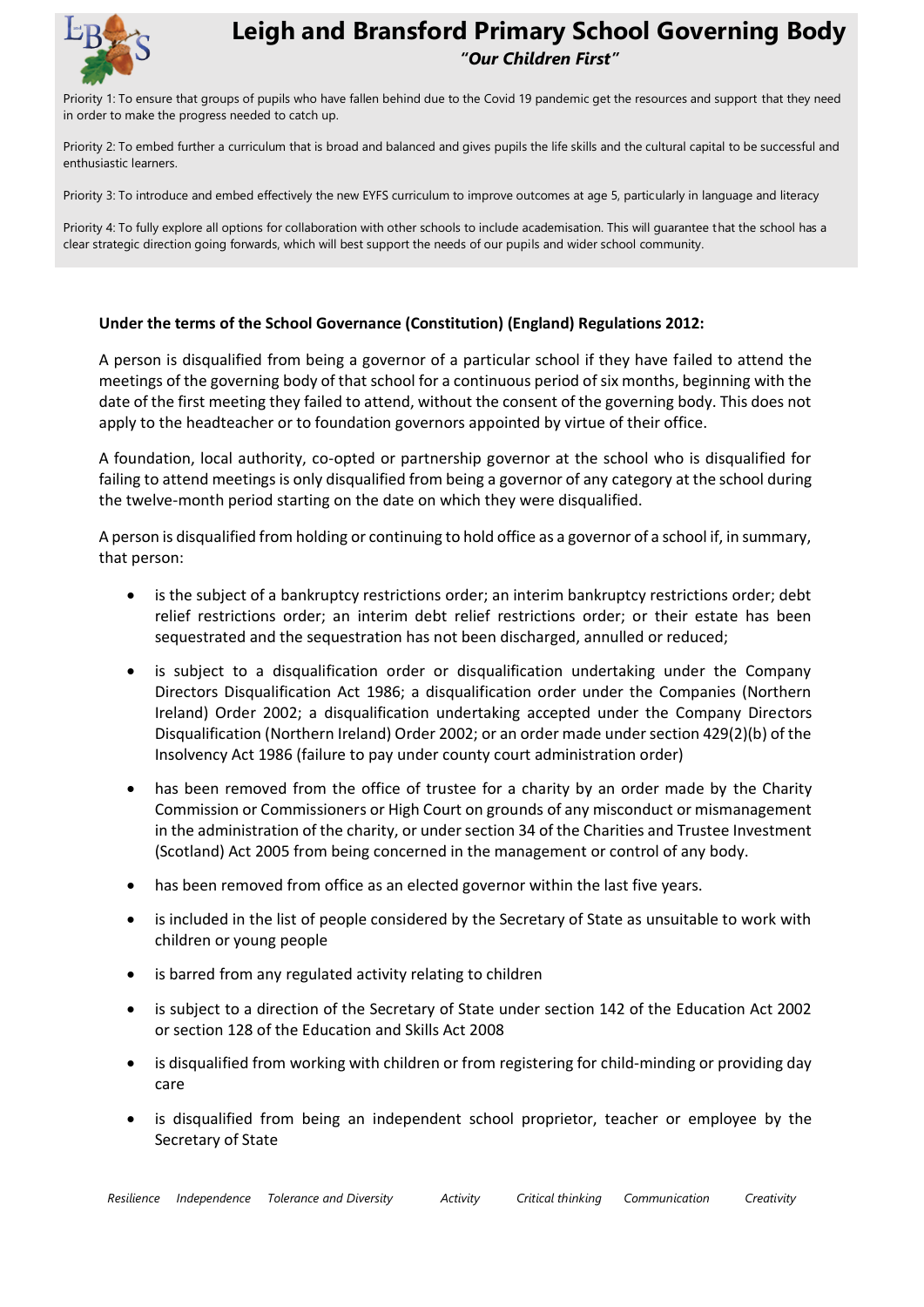

Priority 1: To ensure that groups of pupils who have fallen behind due to the Covid 19 pandemic get the resources and support that they need in order to make the progress needed to catch up.

Priority 2: To embed further a curriculum that is broad and balanced and gives pupils the life skills and the cultural capital to be successful and enthusiastic learners.

Priority 3: To introduce and embed effectively the new EYFS curriculum to improve outcomes at age 5, particularly in language and literacy

Priority 4: To fully explore all options for collaboration with other schools to include academisation. This will guarantee that the school has a clear strategic direction going forwards, which will best support the needs of our pupils and wider school community.

- subject to certain exceptions for overseas offences that do not correlate with a UK offence, has been sentenced to three months or more in prison (without the option of a fine) in the five years ending with the date preceding the date of appointment/election as a governor or since becoming a governor
- subject to certain exceptions for overseas offences that do not correlate with a UK offence, has received a prison sentence of two and a half years or more in the 20 years ending with the date preceding the date of appointment/election as a governor
- subject to certain exceptions for overseas offences that do not correlate with a UK offence, has at any time received a prison sentence of five years or more
- has been convicted and fined for causing a nuisance or disturbance on school or educational premises during the five years ending with the date immediately preceding appointment/election or since appointment or election as a governor
- refuses a request by the clerk to make an application to the Disclosure And Barring Service for a criminal records certificate

Anyone proposed or serving as a governor who is disqualified for one of these reasons must notify the clerk to the governing body.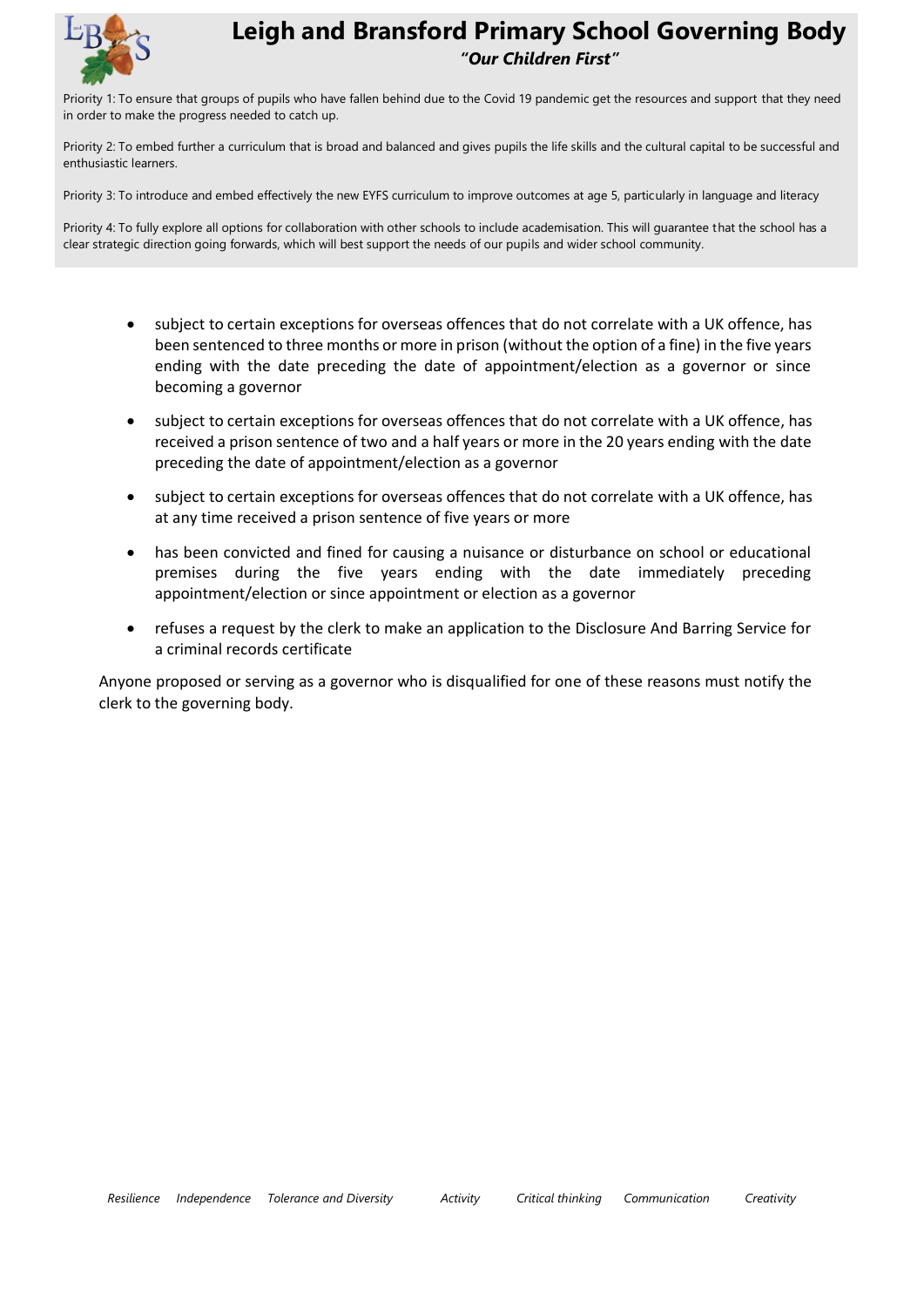

Priority 1: To ensure that groups of pupils who have fallen behind due to the Covid 19 pandemic get the resources and support that they need in order to make the progress needed to catch up.

Priority 2: To embed further a curriculum that is broad and balanced and gives pupils the life skills and the cultural capital to be successful and enthusiastic learners.

Priority 3: To introduce and embed effectively the new EYFS curriculum to improve outcomes at age 5, particularly in language and literacy

Priority 4: To fully explore all options for collaboration with other schools to include academisation. This will guarantee that the school has a clear strategic direction going forwards, which will best support the needs of our pupils and wider school community.

**School ………………………………………….**

### **ELECTION OF PARENT GOVERNORS NOMINATION FORM**

**Name of nominee: \_\_\_\_\_\_\_\_\_\_\_\_\_\_\_\_\_\_\_\_\_\_\_\_\_\_\_\_\_\_\_\_\_\_\_\_\_\_\_\_\_\_\_\_\_\_\_\_\_\_\_\_\_\_\_\_\_\_\_\_\_\_\_\_\_\_**

**Address: \_\_\_\_\_\_\_\_\_\_\_\_\_\_\_\_\_\_\_\_\_\_\_\_\_\_\_\_\_\_\_\_\_\_\_\_\_\_\_\_\_\_\_\_\_\_\_\_\_\_\_\_\_\_\_\_\_\_\_\_\_\_\_\_\_\_\_\_\_\_\_\_\_\_**

**Postcode: \_\_\_\_\_\_\_\_\_\_\_\_\_\_\_\_\_\_\_\_\_\_\_\_\_\_\_\_\_\_\_\_\_\_\_\_\_\_\_\_\_\_\_\_\_\_\_\_\_\_\_\_\_\_\_\_\_\_\_\_\_\_\_\_\_\_\_\_\_\_\_\_\_**

**\_\_\_\_\_\_\_\_\_\_\_\_\_\_\_\_\_\_\_\_\_\_\_\_\_\_\_\_\_\_\_\_\_\_\_\_\_\_\_\_\_\_\_\_\_\_\_\_\_\_\_\_\_\_\_\_\_\_\_\_\_\_\_\_\_\_\_\_\_\_\_\_\_\_\_\_\_\_\_\_\_\_**

**Signature of nominee** (confirming willingness to stand): \_\_\_\_\_\_\_\_\_\_\_\_\_\_\_\_\_\_\_\_\_\_\_\_\_\_\_\_\_\_\_\_\_\_\_\_

**Date: \_\_\_\_\_\_\_\_\_\_\_\_\_\_\_\_\_\_\_\_\_\_\_\_\_\_\_\_\_\_\_\_\_\_\_\_\_\_\_\_\_\_\_\_\_\_\_\_\_\_\_\_\_\_\_\_\_\_\_\_\_\_\_\_\_\_\_\_\_\_\_\_\_\_\_\_\_**

The above-named parent has a child registered at the school, is willing to serve if elected, and I would like to nominate him/her for appointment as a parent governor of the school. (**Not required in the case of self-nomination.**)